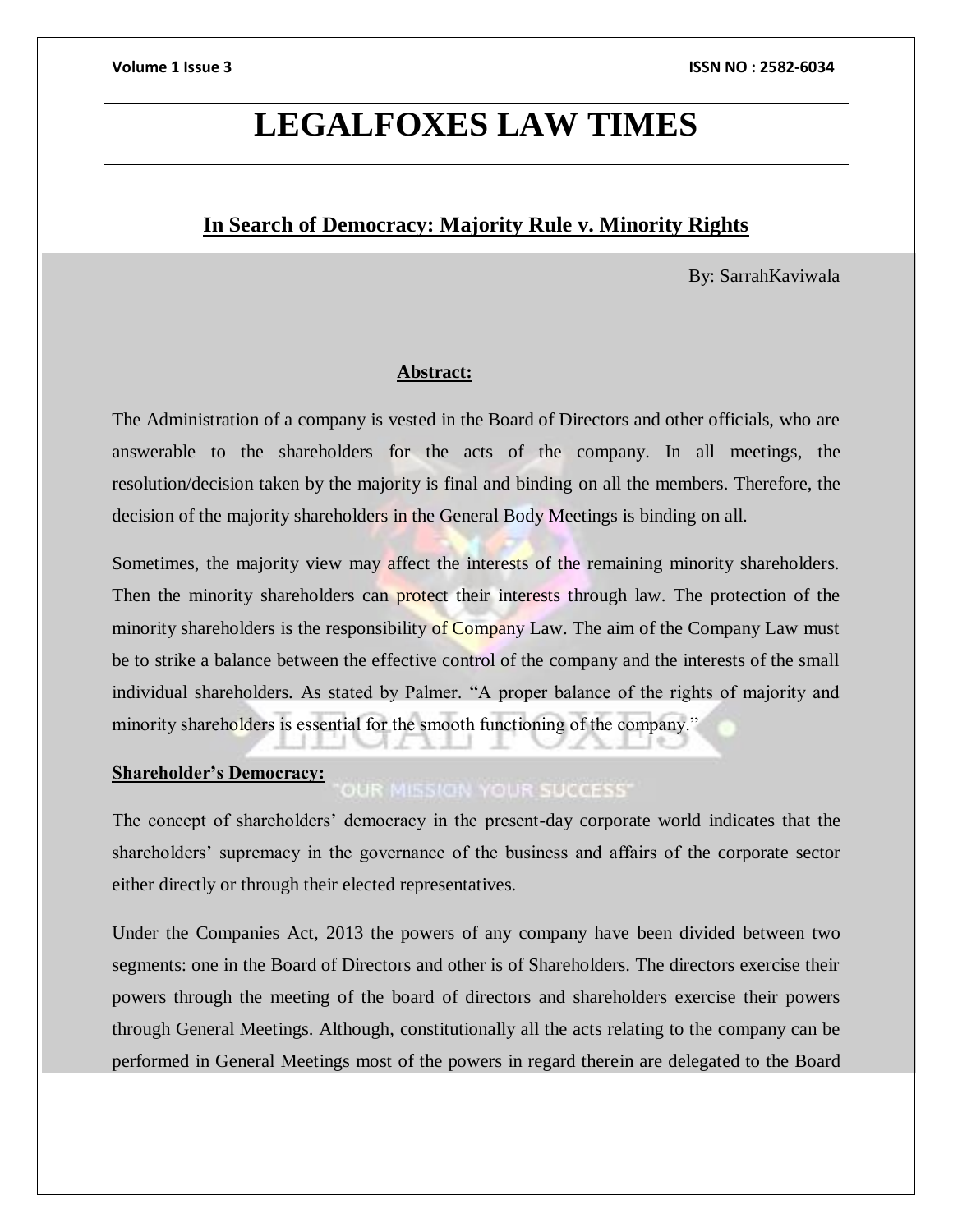of Directors by virtue of the constitutional documents of the company viz. the Memorandum of Association and Articles of Association.

Thus, the Companies Act has tried to demarcate the area of control of directors as well as that of shareholders. Basically, all the business to be transacted at the meetings of shareholders is by means of resolution i.e. an ordinary resolution or a special resolution<sup>1</sup>.

*" In a democracy the poor will have more power than the rich, because there are more of them, and the will of majority is supreme." - Aristotle*

The courts have ascertained two broad duties to be performed by a director<sup>2</sup>:

- 1. Director must to observe utmost care and skill in managing the affairs of the company or else be liable for damages.
- 2. Directors also have Fiduciary duty to act bona fide in the interest of the company, not to exercise powers for the collateral benefit and not to earn profit from the position as a director.

### **Powers of Majority:**

It is a cardinal rule of the company law that the majority of the members enjoy the supreme authority to exercise the powers of the company and generally to control its affairs. But this is subject to two very important limitations<sup>3</sup>:

- 1. The powers of the majority of the member are subject to the provisions of the Company's memorandum and articles of association. A company cannot legally authorise or ratify any act which is being outside the ambit of the memorandum, it will be considered as ultra vires of the company [Ashbury Rly. Carriage and Iron Co. v. Riche,].
- 2. The resolution of a majority must not be inconsistent with the provisions of the Companies Act, 1956 or any other statute, or constitute a fraud on minority depriving it of its legitimate rights.

### **Rule of Majority:**

 <sup>1</sup> Gaurav Pingle: Understanding Companies (Amendment) Act, 2017:  $1<sup>ST</sup>$  Edition

<sup>2</sup> Taxman's: Company Law

<sup>3</sup>https://www.jstor.org/stable/1070028?seq=1#page\_scan\_tab\_contents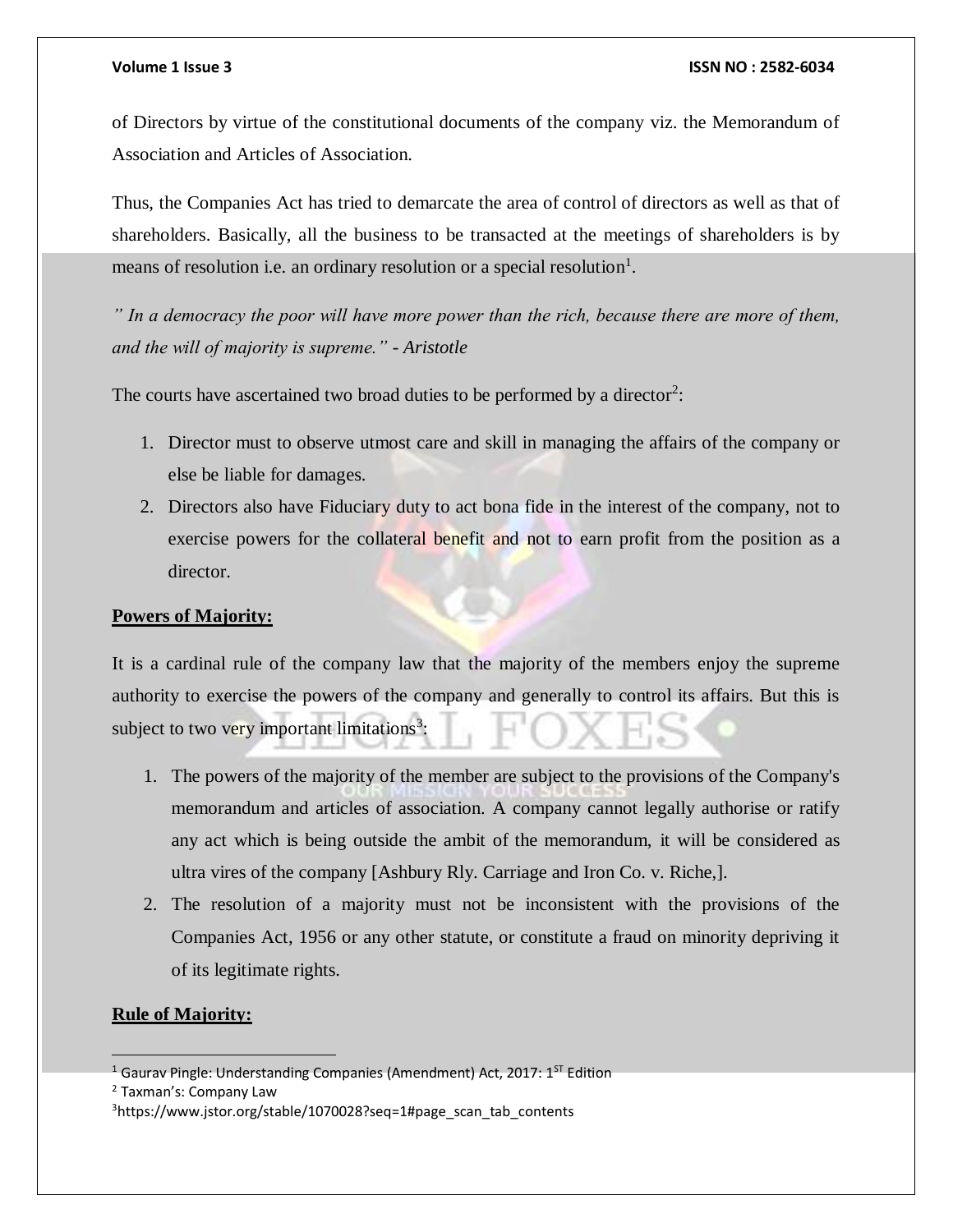The principle of rule by the majority has been made applicable to the management of the affairs of companies only. The members pass resolutions in any company, on various subjects either by simple majority or by the three-fourth majority. Once a resolution is passed by the required majority, then it is binding on the members and managementof the company. As a consequence, the court will not intervene to protect the minority interest affected by such resolution passed by majority, as on becoming a member of the company, each person implicitly consents to submit to the will of the majority of the members. Thus, if wrong is done to the company, it is the company which is the legal entity having its personality, and that can only institute a suit against the wrongdoer, and members individually do not have a right to do so. The aforesaid rule was laid down in the leading case of Foss v. Harbottle.

#### **The Principle of Non-interference:**

The general principle of company law is that every member holds equal rights with other members of the company in the same class. The scale of rights of members of the same class must be held equally forthe proper functioning of the company. In case of any difference amongst the members, the issue will be decided by a vote of the majority. Since the majority of the members are in an advantageous position to run the company according to their will, the minorities of shareholders are often oppressed. The company law provides for adequate protection for the minority shareholders when their rights are trampled by the majority in such a situation. But the protection of the minority is not generally available when the majority does anything in the exercise of the powers for the internal administration of a company. The court will not ordinarily intervene at the instance of shareholders in matters of internal administration, and will not interfere with the management of a company by its directors so long they are acting within the powers conferred on them under the articles of the company. In other words, the articles of association are the protective shield for the majority of members who compose the Board of directors for carrying out their object at the cost of the minority of members.

The basic principle of non-interference with the internal management of the company by the court is laid down in a celebrated case of Foss v. Harbottle<sup>4</sup>, that no action can be brought by a

 $\overline{a}$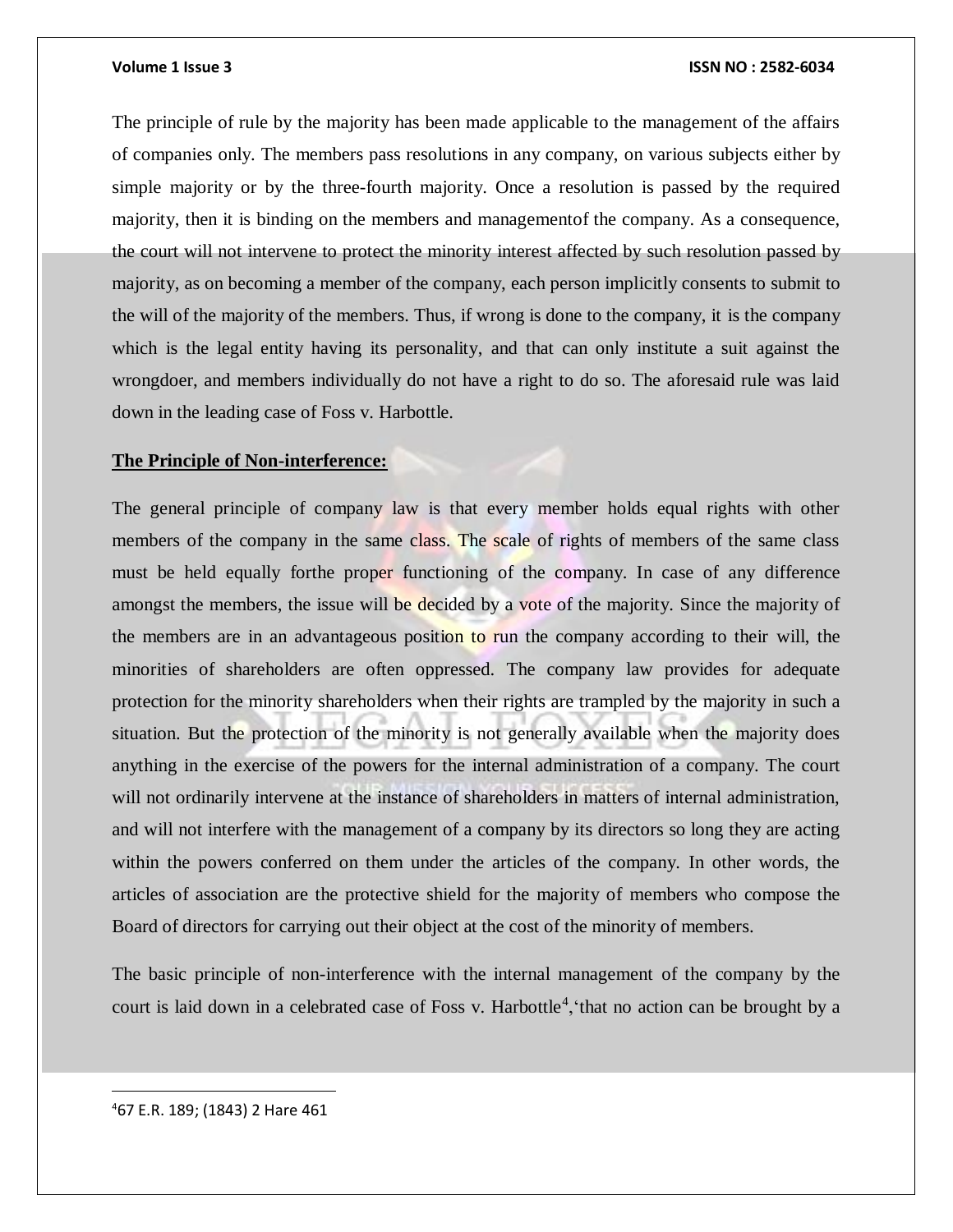member against the directors in respect of a wrong alleged to be committed to a company. The company itself is the proper party of such an action'.

### *Foss v. Harbottle [(1843) 67 ER 189]:<sup>5</sup>*

An action was brought by two shareholders, A and B, of the company, on behalf of themselves and all other shareholders against the directors and solicitor of the company, alleging that by concerted and illegal transactions they had caused the company's property to b lost. It was alleged that the directors were acting in concert and effecting various fraudulent and illegal transactions whereby the property of the company was misapplied and wasted. It was prayed that the defendant might be decreed to make good to the company the losses. The question was as to the maintainability of the suit.

The court held that the action could not be brought by the minority shareholders. The wrong done to the company was one which could be ratified by the majority members. The company was the proper plaintiff for wrongs done to the company, and the company can act only through its majority shareholders. The majority of the members should be left to decide whether to commence proceeding against the directors or not.

The court had opined that "The conduct with which the defendants are charged is an injury not to the plaintiffs exclusively, it is an injury to the whole corporation. In such cases, the rule is that the corporation should sue in its own name and in its corporate character. It is not a matter of course for any individual members of a corporation thus to assume to themselves the right of suing in the name of the corporation. In law the corporation and the aggregate of members of the corporation are not the same thing for purposes like this.<sup>6</sup>"

The court dismissed the suit on the ground that the acts of directors were capable of approval by the majority of members and held that the proper plaintiff for wrongs done to the company is the company itself and not the minority shareholders.

### **Justification and Advantages of Rule in Foss v. Harbottle:**

l

<sup>5</sup> Cs Module: Executive Programme

 $<sup>6</sup>$  Ibid 4.</sup>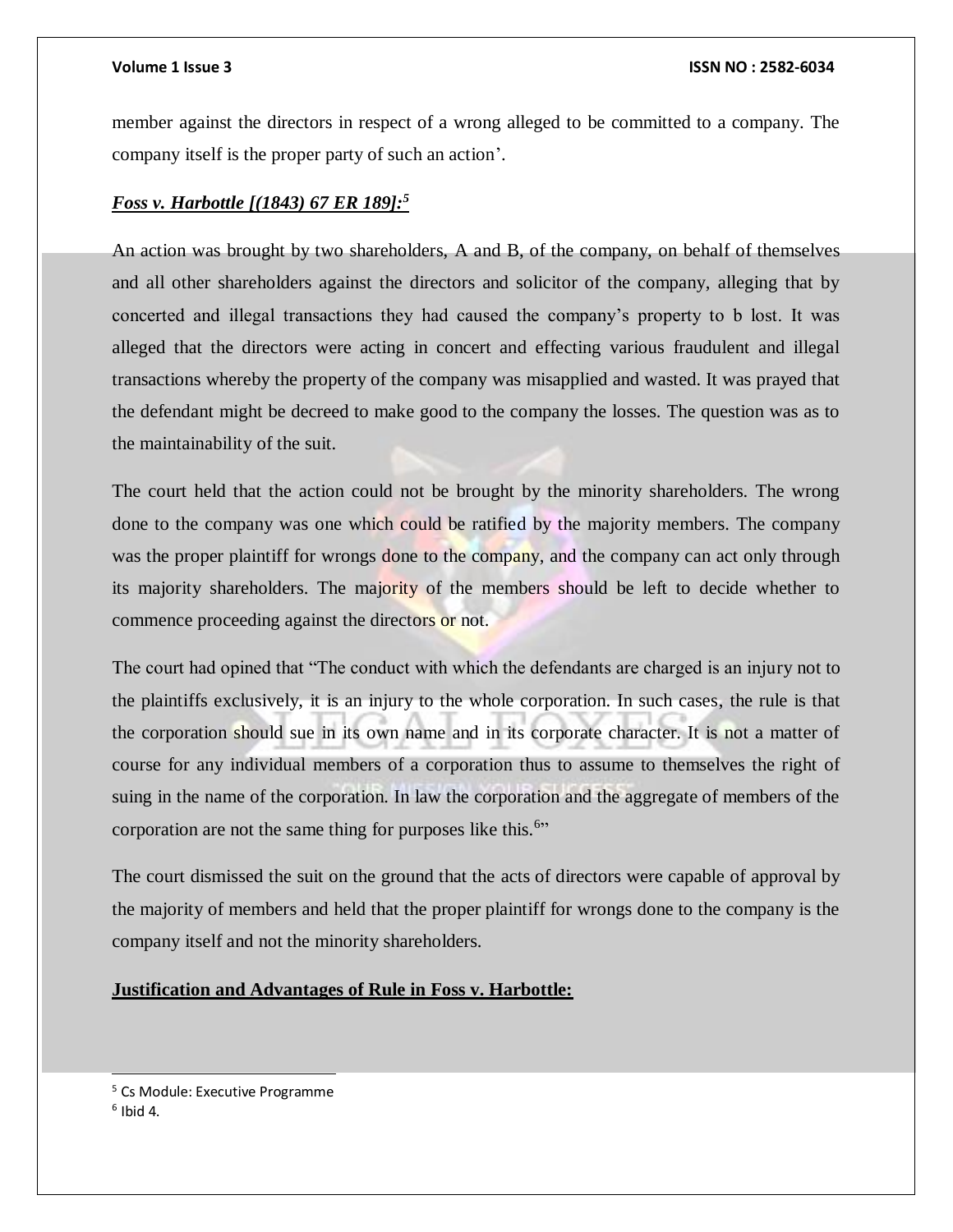The justification for the rule laid down in Foss v. Harbottle is that the will of the majority prevails in most of the situation. On becoming a member of a company, a shareholder agrees to submit to the will of the majority in all decisions. The rule really preserves the right of the majority to decide how the company's affairs shall be conducted on the day to day basis. If any wrong is done to the company, it is only the company itself, acting, through its majority, that can seek redressal in court and not an individual shareholder.

The main advantages that flow from the Rule in Foss v. Harbottle<sup>7</sup> are of a purely practical in nature and are as follows<sup>8</sup>:

- $\triangleright$  Recognition of the separate legal personality of the company: If a company has suffered some injury or damage, then in such case, not the individual members of the company, it is the company itself that should seek to redress.
- $\triangleright$  Need to preserve the right of the majority to decide: The principle, in this case<sup>9</sup>, preserves the right of the majority to decide how the affairs of the company shall be conducted on day to day basis. It is always fair that the wishes of the majority should prevail in running a company.
- $\triangleright$  The Multiplicity of futile suits avoided: Clearly, if every individual member were permitted to sue anyone who had injured the company through a breach of duty, there could be as many suits as there are many shareholders. Legal proceedings would never cease in such a situation, and there would be enormous wastage of time and money of court as well as of company and its member.
- $\triangleright$  Litigation at the suit of a minority is in vain if the majority does not wish it: If the irregularity complained of, is one which can be subsequently ratified by the majority, then it is futile to have litigation about it except with the consent of the majority in a general meeting.

In the case of Mac Dougall v. Gardiner, the articles of association of a company empowered the chairman, with the consent of members in the meeting, to adjourn a meeting and also provided for taking a poll if demanded by the shareholders. The adjournment was moved, and declared by

 $<sup>7</sup>$  Ibid 4.</sup>

 $8$  Avtar Sing; Company Law: EBC;  $17<sup>th</sup>$  Edition 2018

 $9$  Ibid 4.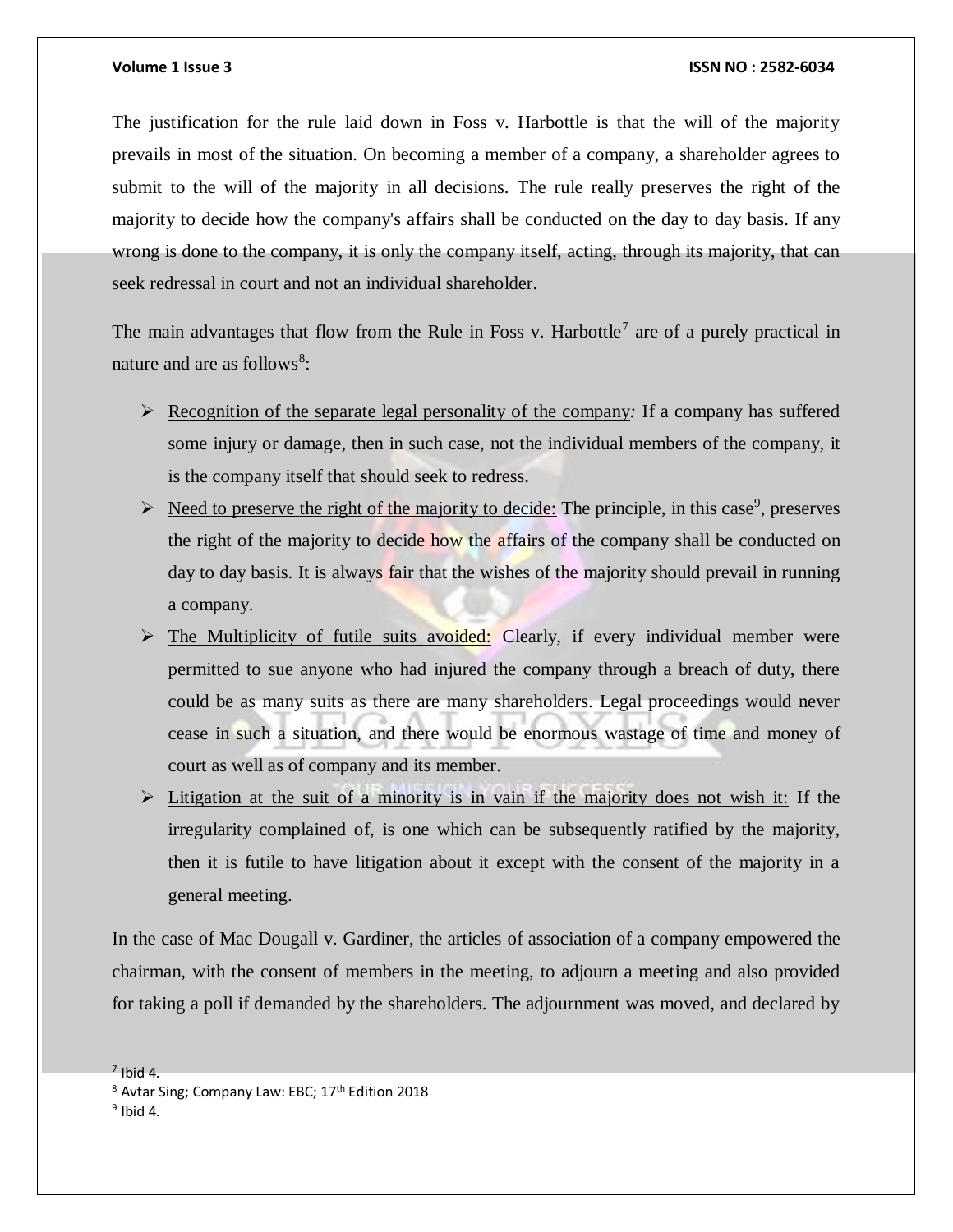the chairman to be carried; a poll was then demanded by a shareholder and refused by the chairman. A shareholder brought an action for a declaration that the chairman's conduct was illegal. The Court held thatthe action could not be brought by a shareholder; if the chairman was wrong, the company alone could sue the chairman.

The Delhi High Court in ICICI v. Parasrampuria Synthetic Ltd. SSL, has held that an automatic application of Foss v. Harbottle Rule to the Indian corporate cases would be improper. Here the Indian corporate sector does not involve a large number of small individual investors but predominantly financial institutions funding at least 80% of the finance. It is these financial institutions which provide entire funds for the continuous existence and corporate activities. Though they hold only a small percentage of shares, it is these financial institutions which have really provided the finance for the company's existence and, therefore, to exclude them or to render them voiceless on an application of the principles of Foss v. Harbottle Rule would be unjust and unfair in the Indian scenario.

## **Exceptions to the Rule in Foss v. Harbottle — Protection of Minority Rights and shareholders remedies:<sup>10</sup>**

The rule in Foss v. Harbottle is not absolute but it is subject to certain exceptions. In other words, the rule of the supremacy of the majority shareholders is subject to certain exceptions and thus, minority shareholders are not left helpless. They are protected by:

- $\checkmark$  the common law; and
- $\checkmark$  the provisions of the Companies Act, 2013.

### **Actions by Shareholders in Common Law<sup>11</sup>**

The cases in which the majority rule does not prevail are commonly known as exceptions to the principle in Foss v. Harbottle and are available to the minority. In all these cases an individual member may sue for a declaration that the resolution complained of is void, or for an injunction to restrain the company from passing it. The said rule of Foss v. Harbottle will not apply in the following cases: -

l  $10$  Ibid4

 $11$  Ibid 1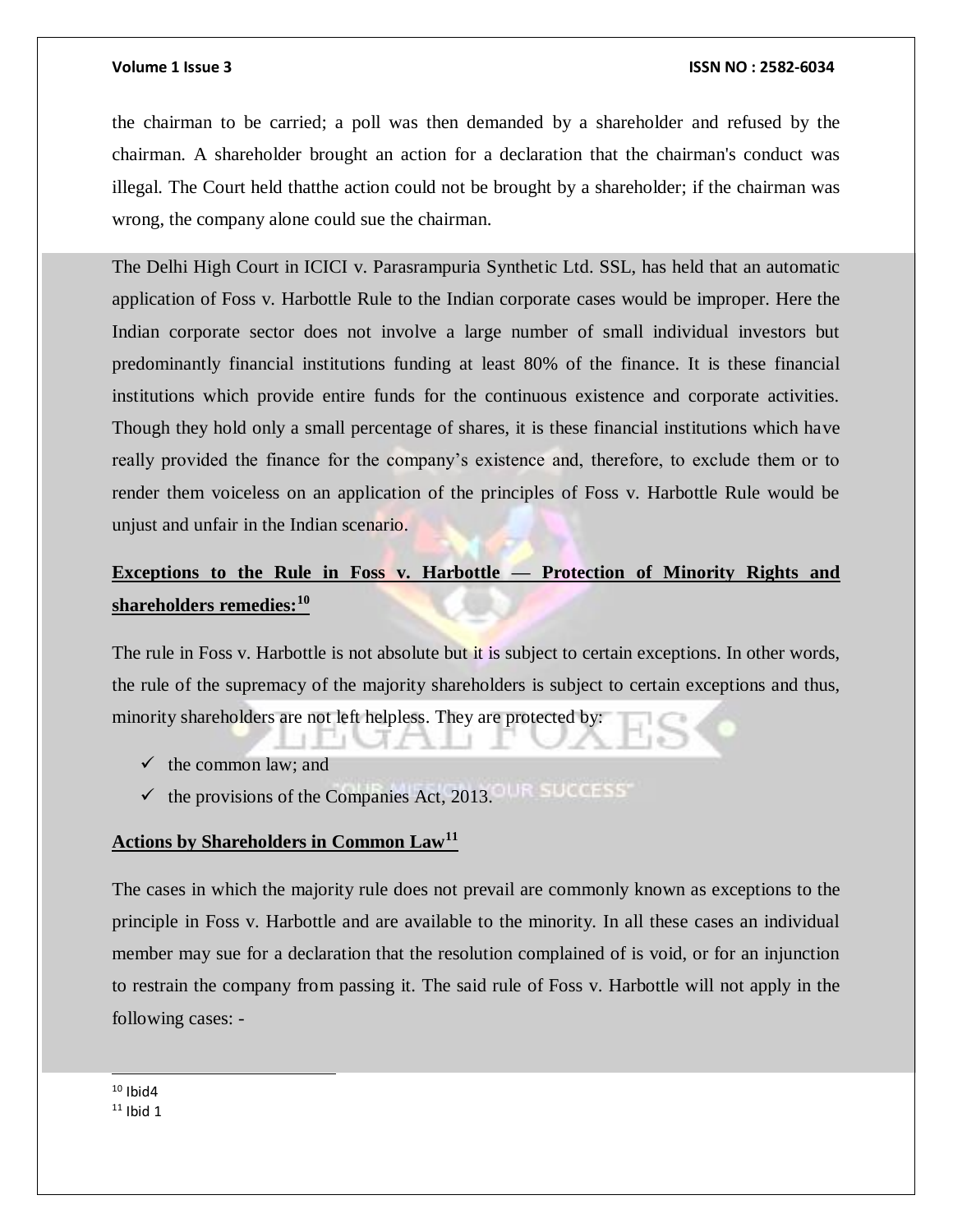1) **Ultra-Virus Acts:** Where the directors representing the majority of shareholders perform an illegal or ultra vires act for the company, an individual shareholder has the right to bring an action against such acts. The majority of shareholders have no right to confirm an illegal or ultra vires transaction of the company. In such a case, a shareholder has the right to restrain the company by an order or injunction of the court from carrying out an ultra vires act.

#### Case:

In Bharat Insurance Ltd. v. Kanhya  $\text{L}al^{12}$ , the plaintiff was a shareholder of the Bharat Insurance Company. One of the many objects of the company was: "To advance money at interest on the security of land, houses, machinery and other property situated in India..." The plaintiff complained that "several investments had been made by the company with inadequate security and contrary to the provisions of the memorandum of association and therefore, prayed for a perpetual injunction to restrain the company from making such investments".

The Court observed that: "In all matters of internal management, the company itself is the best judge of its affairs and the Court should not ordinarily interfere. But the application of assets of a company is not a matter of internal management. As directors are acting ultra vires in the application of the funds of the company, a single member can maintain a suit against the company".

2) **Fraud on Minority:** Where an act done by the majority amounts to a fraud on the minority, an action can be brought by an individual shareholder or minority shareholders. If those who control the company use their control over the company to possibly to act oppressively to a minority shareholder, the minority shareholders may bring legal proceedings against the oppressive majority shareholders.

Case:

In the case of Menier v. Hooper's Telegraph Works<sup>13</sup>, it was observed by the Court that, it would be a surprising thing if the majority of shareholders are allowed to put something or any benefit into their pockets at the expenses of the minority. In this case, the majority of members of company 'X' were also members of company 'Y', and at a meeting of

 $\overline{a}$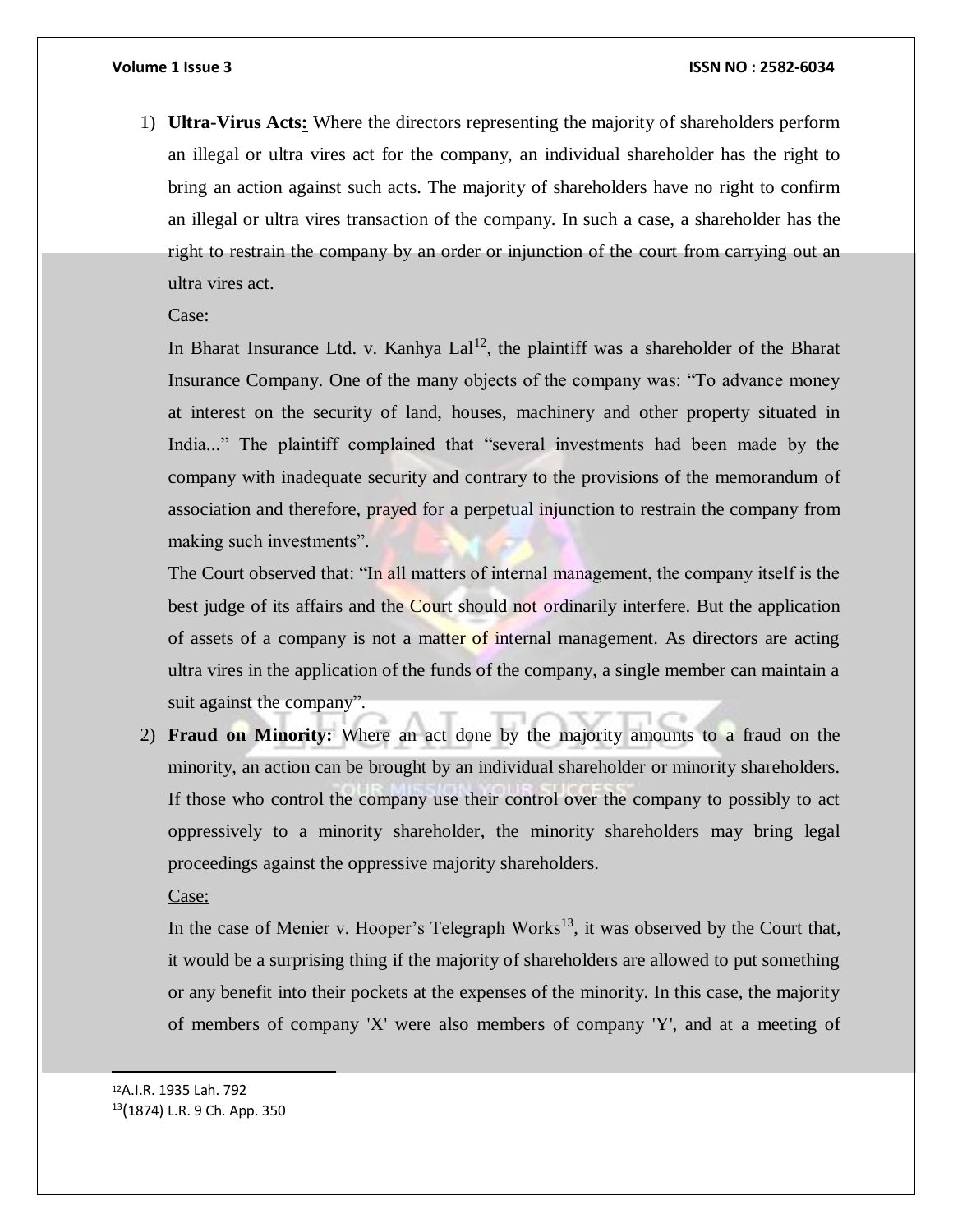company 'X' they passed a resolution to compromise an action against company 'Y', in a manner alleged to be favourable to company 'Y', but unfavourable to company 'X'. The Court held that the minority shareholders of company 'X' could bring an action to have the compromise set aside.

3) **Wrongdoers in Control:** If the wrongdoers are in control of the company, the minority shareholders' representative's action for fraud on the minority will be entertained by the court. The reason for this is that, if the minority shareholders are denied the right of action, their grievances in such case would never reach the court, for the wrongdoers themselves, being in control, will never allow the company to sue. [Par Jenkins L.J. in Edwards v. Halliwell<sup>14</sup>].

Case:

In the case of Glass v. Atkin<sup>15</sup>, a company was controlled equally by the defendants and the plaintiffs. The plaintiff brought an action against defendants alleging that they had fraudulently converted or used the assets of the company for their private use. The Court allowed the action and observed: "While the general principle was that, the company itself can only bring an action, where it had an interest, since the two defendants controlled the company in the sense that they would prevent the company from taking action."

- 4) **A Resolution requiring Special Majority but is passed by a simple majority:** A shareholder can sue if an act requires a special majority but it is passed by a simple the majority. Simple formalities are to be observed if the majority wants to give validity to an act which purports to affect the interest of minority. An individual shareholder has the right of action to restrain the company from acting on a special resolution to which the insufficient notice is served and where other formalities are not followed. [Baillie v. Oriental Telephone and Electric Co. Ltd.,<sup>16</sup>]
- 5) **Personal Actions:** If the company under majority control deprives a member of his rights of membership, he may sue the company to enforce his rights. [Joseph v. Jos].

 <sup>14</sup>(1950) 2 All E.R. 1064, 1067 <sup>15</sup>(1967) 65 D.L.R. (2d) 501 16(1915) 1 Ch. 503 (C.A.)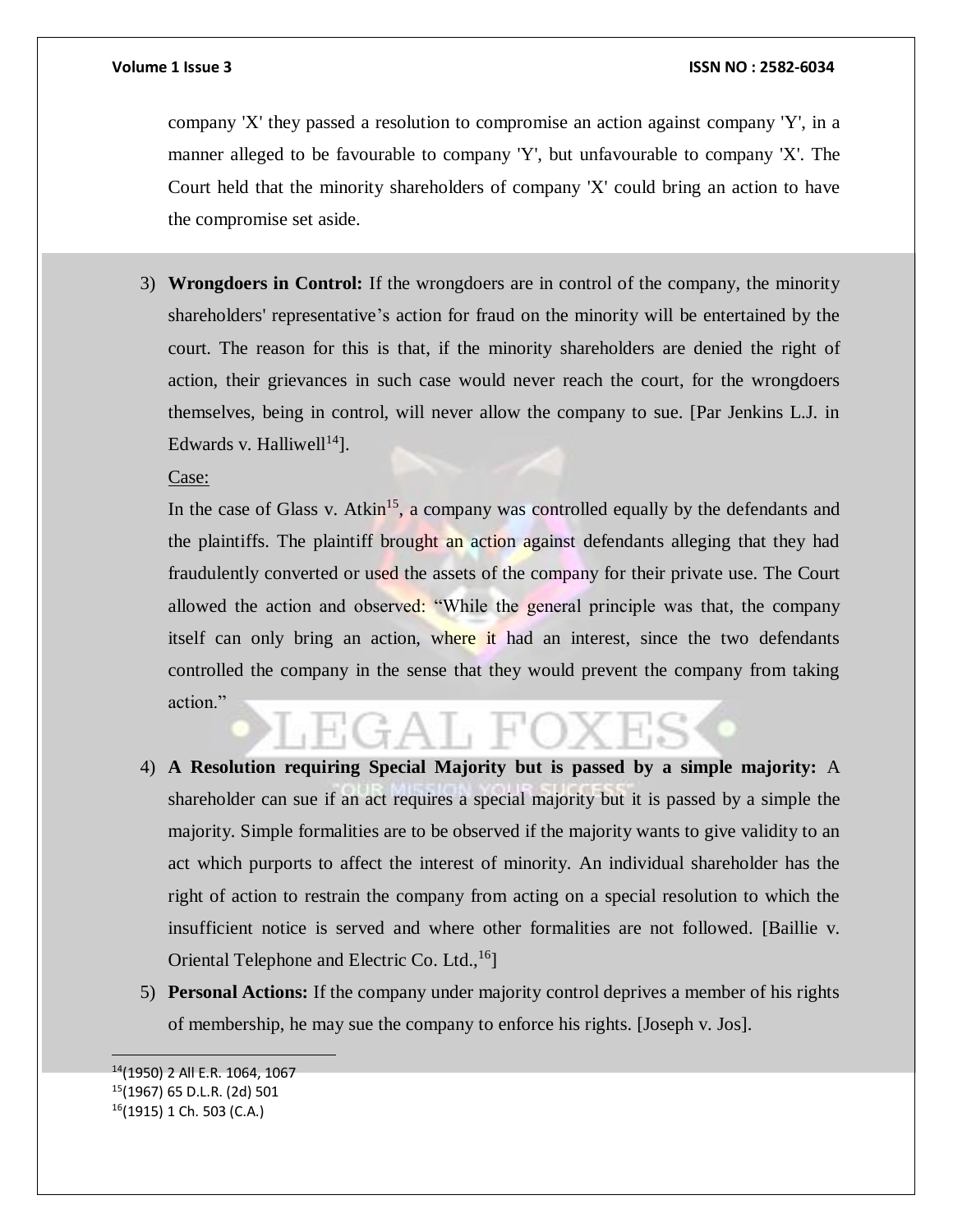#### Case:

In NagappaChettiar v. Madras Race Club, (1949) 1 M.L.J. 662 at 667, it was observed by the Court that "An individual shareholder is entitled to enforce his individual rights against the company, such as his right to vote, the right to have his vote recorded, or his right to stand as a director of a company at an election.

- 6) **Breach of Duty:** The minority shareholder may bring an action against the company, where although there is no fraud, there is a breach of duty by directors and majority shareholders to the detriment of the company. [Daniels v. Daniels]
- 7) **Prevention of Oppression and Mismanagement**: The minority shareholders are empowered to bring action with a view to preventing the majority from oppression and mismanagement. These are the statutory rights of the minority shareholders.

Case:

In the case of Bennet Coleman & Co. and Ors. v. Union of India  $&Ors.17$ , the Division Bench of the Bombay High Court held that Sections 397 and 398 of the Companies Act, 1956 are intended to avoid winding up of the company if possible and keep it going while at the same time relieving the minority shareholders from acts of oppression and mismanagement or preventing its affairs from being conducted in a manner prejudicial to the public interest. Thus, the Court has wide powers to supplant the entire corporate management by resorting to non-corporate management which may take the form of appointing an administrator or a special officer or a committee of advisers etc., who will be in charge of the affairs of the company.

**OUR SUCCESS'** 

### **Statutory Remedies (under the Companies Act)<sup>18</sup>:**

The Companies Act, 2013, extends protection to the minority by granting various rights to minority shareholders which are given as below:

A. **The variation of class rights:** The rights attached to the shares of any class can be varied under Section 48<sup>19</sup> with the consent in writing of the holder of not less than three-fourths of the issued shares of that class or with the sanction of a special resolution passed at a

<sup>17</sup>(1977) 47 Com Cases 92 (Bom)

<sup>18</sup> Companies (Amendment) Act, 2017

<sup>19</sup>Companies Act, 2013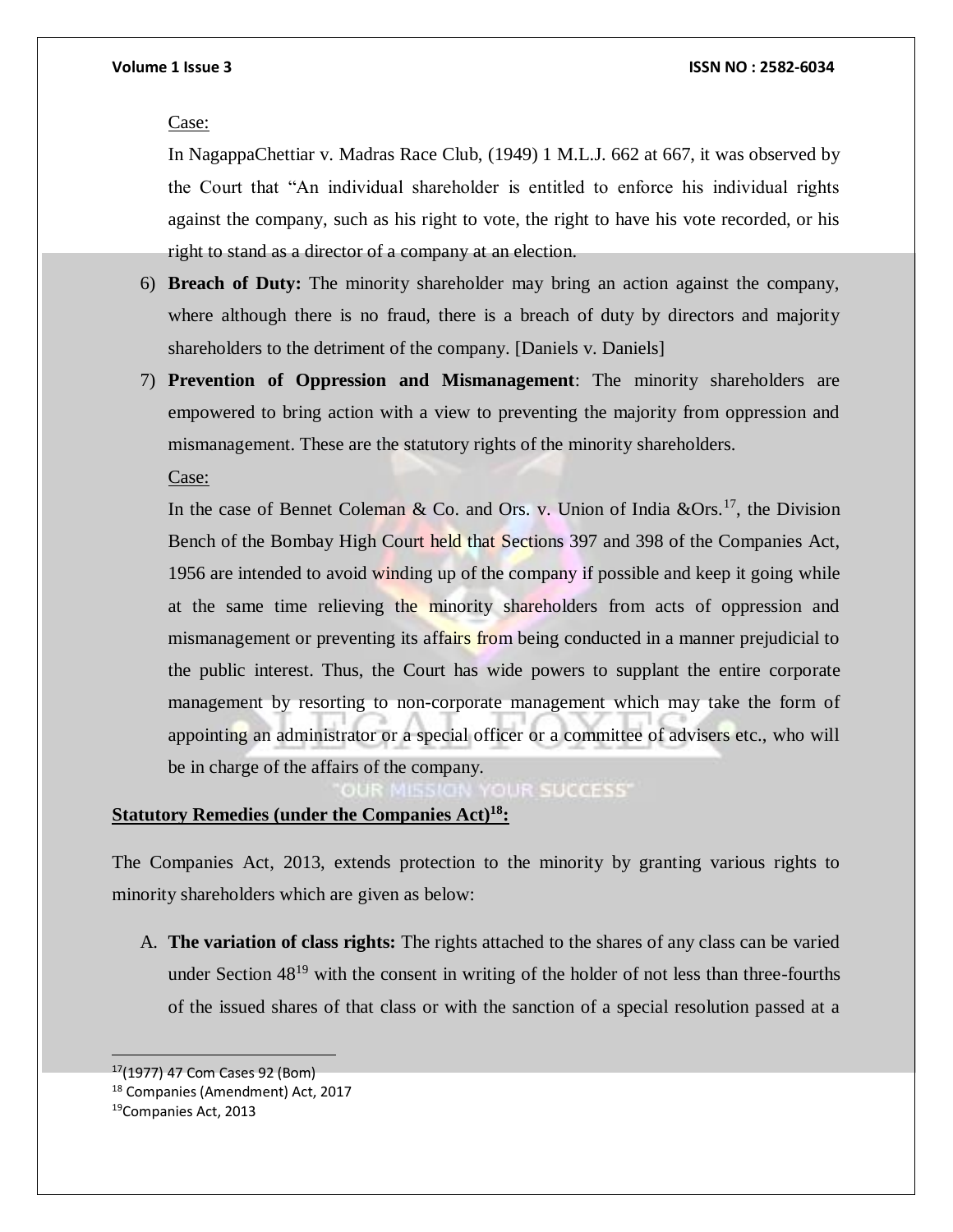separate meeting of the holders of the issued shares of that class. But the holders of not less than 10% of the shares of that class who had not assented to the variation may apply to the Court/Tribunal for the cancellation of the variation under Section 48.

- B. **Schemes of reconstruction and amalgamation:** The minority is accorded protection in cases where they do not consent to the scheme of reconstruction or amalgamation. They are given an option of the way out.
- C. **Oppression and mismanagement**: A member, who complains that the affairs of the company are being conducted, in a manner oppressive to some of the members including himself, or against the public interest, he may apply to the Company Law Board by petition under Section 397 and Section 398 of the Companies Act 1956 for redressal.
- D. **An Investigation by the Government:** The Central Government is authorised to appoint one or more competent person or persons as inspectors to investigate the affairs of any company and to report thereon in such manner as the Central Government may direct:
	- i) Where in case of a company, on a report by the Registrar, under Section 206 of the Companies Act 2013.
	- ii) Where –

in the case of a company having a share capital on the application either of not less than 100 members or of member holding not less than one-tenth of the voting power thereof; and

in the case of a company not having a share capital, on the application of not less than one fifth in the number of persons on the company's register of members. OUR MISSION YOUR SUCCESS'

#### **Conclusion:**

As it can be seen that there are many instances of the minority and majority clashing with one another, this leads to the question of why we need to balance the rights of the majority and the minority. One of the basic ideas of democracy is that of majority rule which is an idea that says, the side with the most support or votes wins, this side is the majority. Yet there is also another group of people i.e. the minority. Usually, the minority is large in size but not larger than the other side, the majority. This means that the minority has a tendency to be suppressed by the minority. This worry brings up the issue of trying to prevent the majority from having supreme power which would lead to many conflicts between the minority and majority as the majority